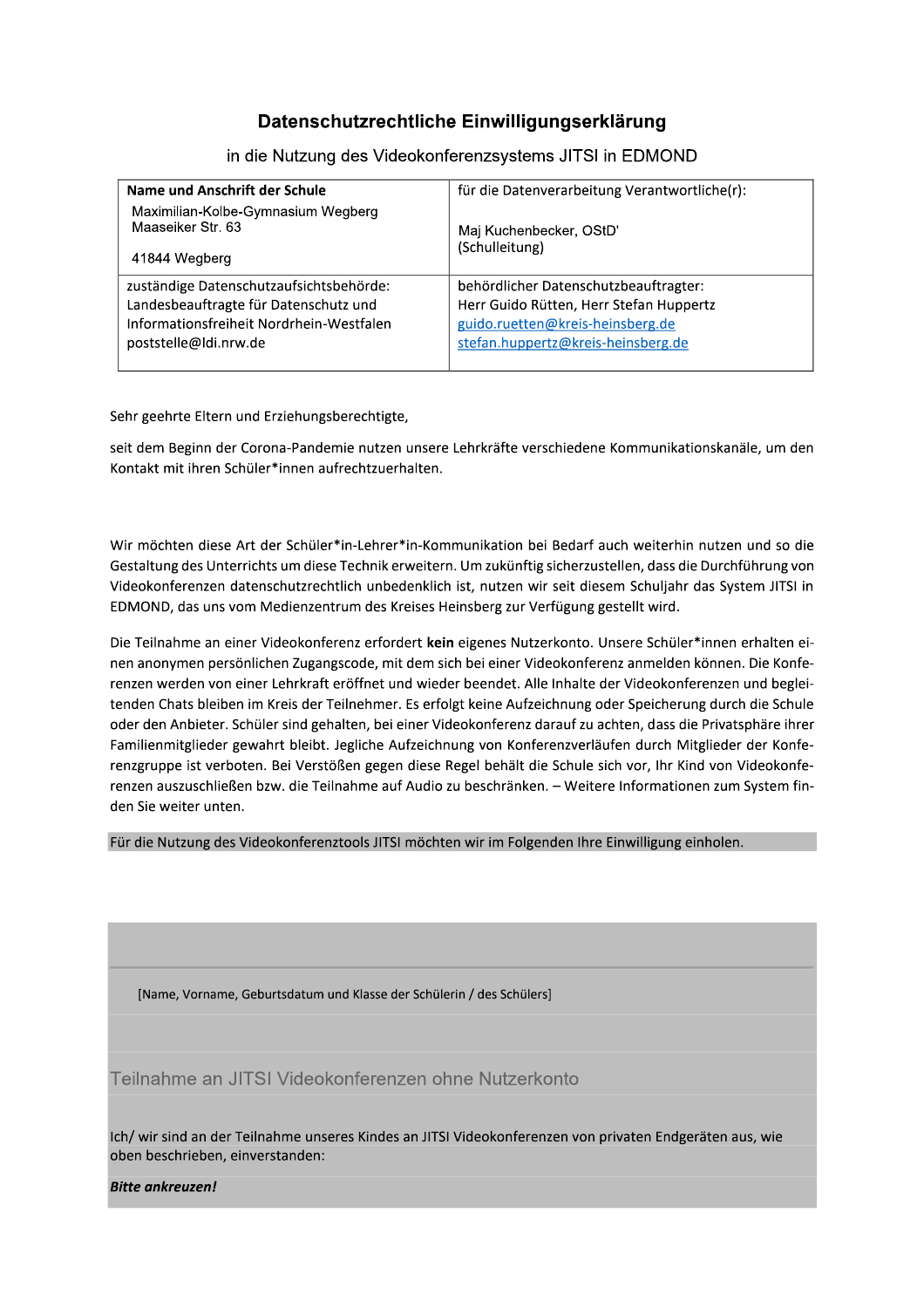| Teilnahme per Audio: | AL JA     | $\Box$ NEIN |
|----------------------|-----------|-------------|
| Teilnahme per Video: | $\Box$ JA | $\Box$ NEIN |

Die Einwilligung ist freiwillig. Aus der Nichterteilung oder dem Widerruf der Einwilligung entstehen keine Nachteile. Die Teilnahme ist für Ihr Kind freiwillig. Im Falle einer Nichteinwilligung werden wir Ihrem Kind auf alternativen Wegen in persönlichen Kontakt treten.

Diese Einwilligung kann für die Zukunft jederzeit formlos bei der Schule widerrufen werden. Im Falle des (Teil-)Widerrufs wird Ihr Kind nicht oder nur über Ton an Videokonferenzen teilnehmen. Durch den Widerruf der Einwilligung wird die Rechtmäßigkeit der aufgrund der Einwilligung bis zum Widerruf erfolgten Verarbeitung nicht berührt. Soweit die Einwilligung nicht widerrufen wird, gilt sie bis zum Ende der Schulzeit.

Gegenüber der Schule besteht ein Recht auf Auskunft über Ihre personenbezogenen Daten, ferner haben Sie ein Recht auf Berichtigung, Löschung oder Einschränkung, ein Widerspruchsrecht gegen die Verarbeitung und ein Recht auf Datenübertragbarkeit. Zudem steht Ihnen ein Beschwerderecht bei der Datenschutzaufsichtsbehörde, der Landesbeauftragten für den Datenschutz und die Informationsfreiheit Nordrhein Westfalen zu.

[Ort, Datum]

[Unterschrift des / der Erziehungsberechtigten oder Schüler/in ab 18. Jahre]

[Ort, Datum]

[ggf. zusätzlich Unterschrift des / der Schüler/in ab 16 Jahre]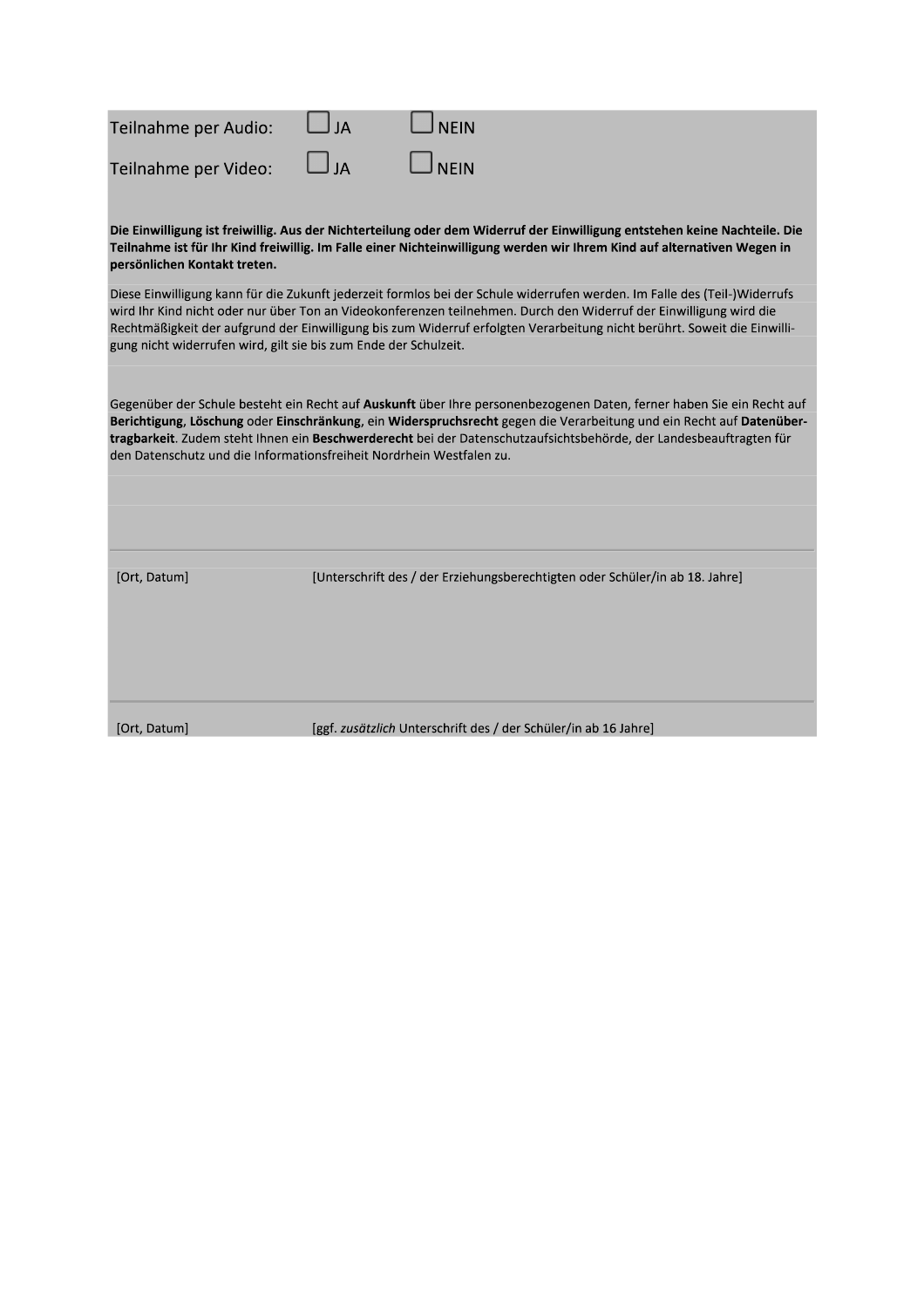### Weitere Informationen über das Videokonferenzsystem JITSI in EDMOND

Das kommunale Medienzentrum des Kreises Heinsberg stellt den Schulen im Kreis Heinsberg seit Juni 2020 ein datenschutzkonformes Videokonferenzsystem für die Nutzung im Distanzunterricht zur Verfügung.

Das System ist durch folgende Merkmale charakterisiert:

1. Als Software wird das Open-Source-Produkt Jitsi (https://jitsi.org) eingesetzt, das die Kommunikation zwischen Teilnehmenden und Servern vollständig verschlüsselt.

2. Auf dem Jitsi-Server werden keinerlei Inhalte der Video-/Audiokommunikation gespeichert.

3. Videokonferenzen können ausschließlich von Lehrkräften über das Medienportal EDMOND des Kreismedienzentrums gestartet und auch wieder geschlossen werden. Die Raumkennung ist eine Zufallszeichenkette, damit diese nicht von fremden Personen erraten werden kann.

4. Der Zugang für Schülerinnen und Schüler erfolgt nach Login über von der Schule auszustellende Zugangsschlüssel ("EDU-IDs"), mittels derer die Schulen auch bislang schon Medien aus dem Onlineangebot des Medienzentrums für die Nutzung durch die Lernenden freischalten können. Es handelt sich also um ein etabliertes Verfahren der Zugangskontrolle für Lehrende und Lernende, bei dem die Schülerinnen und Schüler anonym bleiben.

5. Da auch andere Personen über den Versand der Raumkennungen eingeladen werden können, haben Lehrkräfte die Möglichkeit, die Räume mit einem Passwort zu sichern.

6. Der Jitsi-Dienst wird auf einem dezidierten Server in einem deutschen Rechenzentrum betrieben. Der technische Dienstleister ist die Antares GmbH aus Kiel, die auch das Online-Medienportal des Kreismedienzentrums technisch betreibt.

7. Nach dem Schließen eines Konferenzraums, werden sämtliche weiteren personenbezogenen Daten (Profilangaben der Teilnehmenden, Chatnachrichten) der Sitzungen gelöscht.

8. Die bei Jitsi grundsätzlich mögliche lokale Aufzeichnung für Videokonferenzen ist serverseitig deaktiviert.

9. Weitere Auskünfte erhalten Sie beim Medienzentrum des Kreises Heinsberg: medienzentrum@kreis-heinsberg.de.